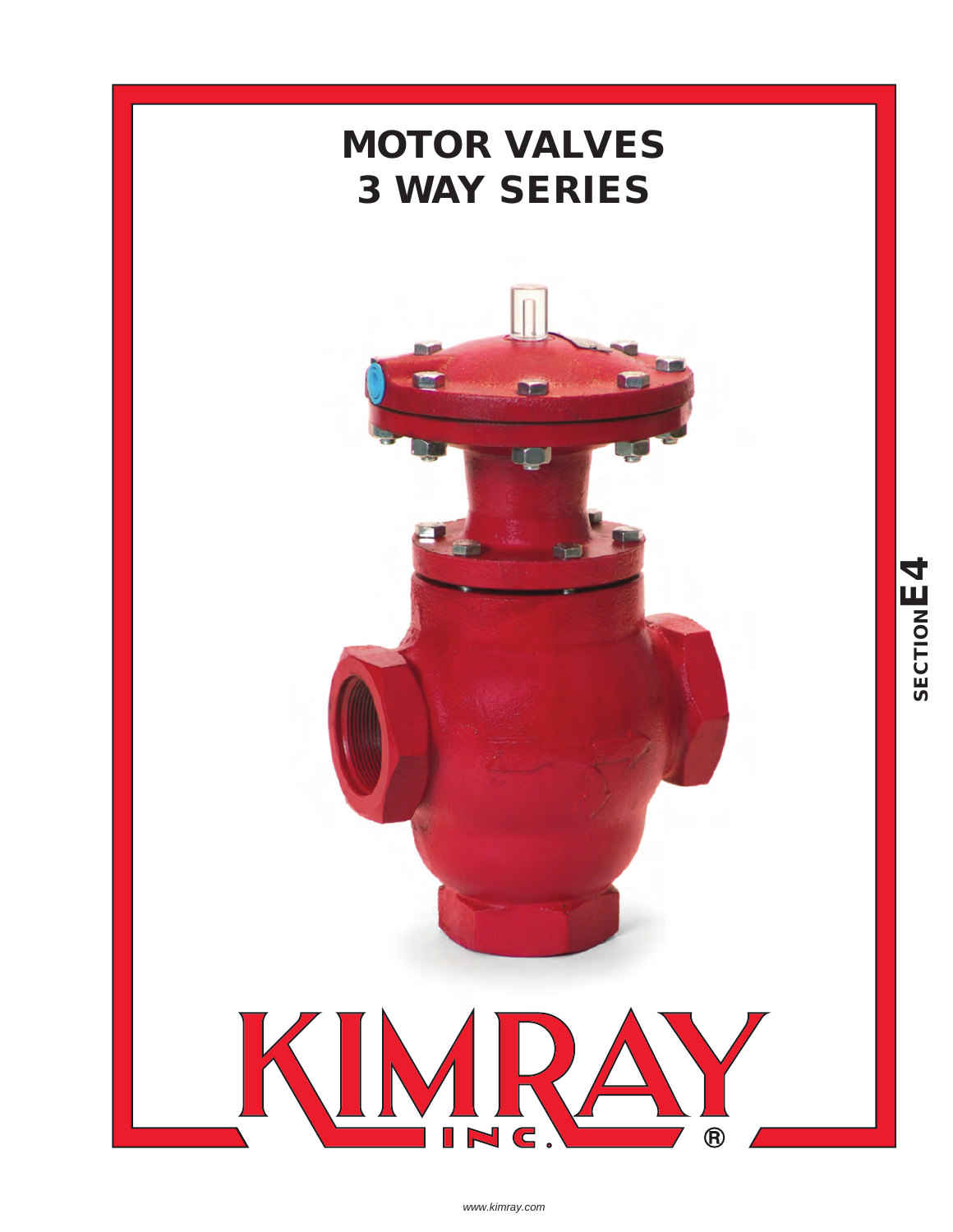NOTE: We reserve the right to modify or change, without prior notice, any statement or information contained herein. If exact dimensions or specifications are required by the customer certified prints will be furnished for a minimum charge upon request to KIMRAY, Inc.

® Copyright 1992, KIMRAY, Inc.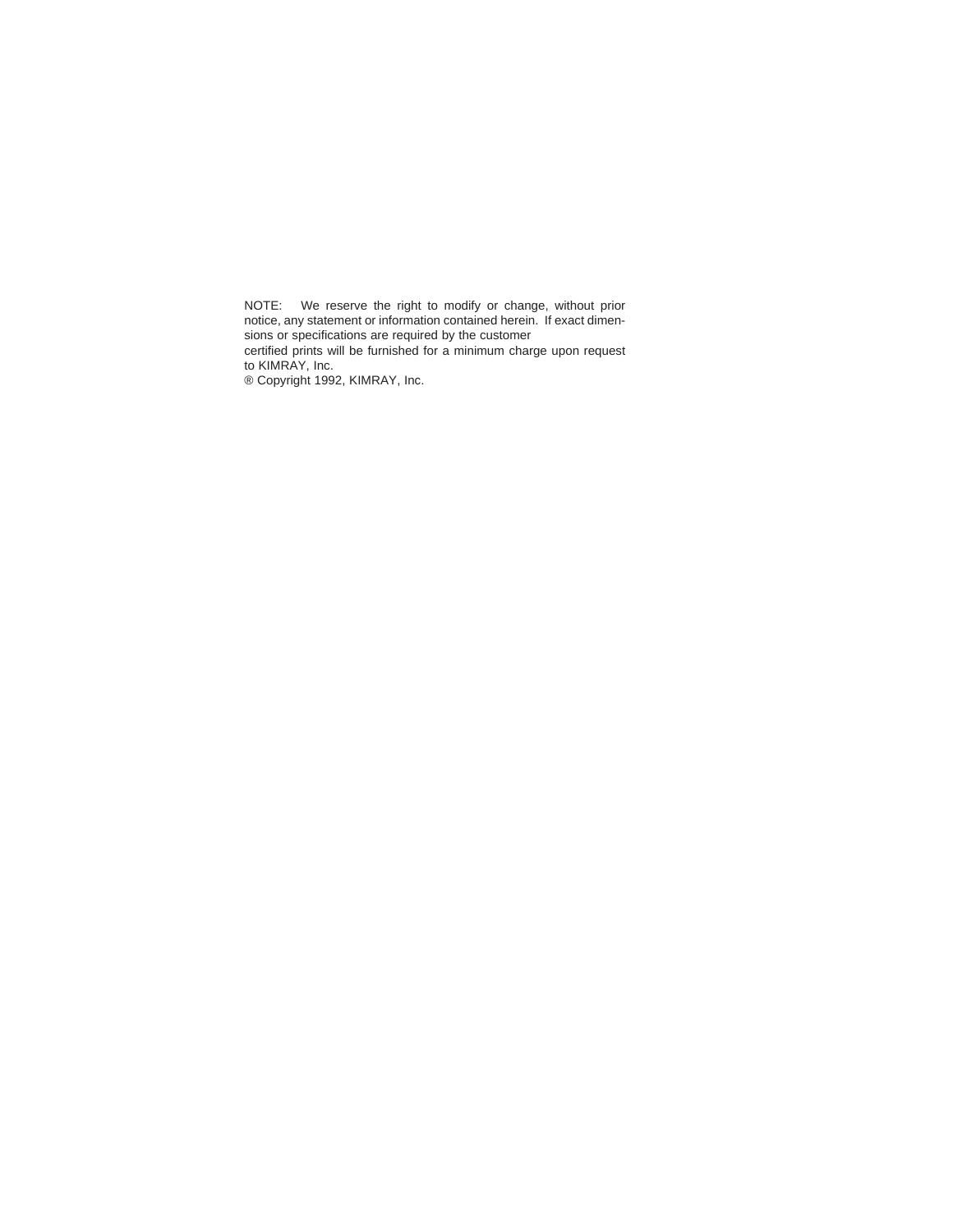

## *TABLE OF CONTENTS*

#### DIAPHRAGM BALANCED

#### APPLICATION:

Three-Way Valves provide a convenient means for diverting flow from one pipeline to another, for bypass applications where part or all of the fluid passing through the valve is diverted through either or both of the outlets, or as a mixing valve for combining two fluid streams and discharging them through a common outlet port.

| Material     | Operating     | Description  | Parts    |
|--------------|---------------|--------------|----------|
|              | Pressure      | of Operation | List     |
| Ductile Iron | 125 psig Max. | Pa. 10.1     | Pg. 10.2 |

#### PISTON BALANCED

#### APPLICATION:

Three-Way Valves provide a convenient means for diverting flow from one pipeline to another, for bypass applications where part or all of the fluid passing through the valve is diverted through either or both of the outlets, or as a mixing valve for combining two fluid streams and discharging them through a common outlet port.

| Material       | Line | Operating         | Description  | Parts    |
|----------------|------|-------------------|--------------|----------|
|                | Size | Pressure          | of Operation | List     |
| <b>Ductile</b> | 2"   | 250/400 psig Max. | Pg. 10.1     | Pa. 10.3 |
| Ductile        | 3"   | 250/400 psig Max. | Pg. 10.1     | Pa. 10.4 |
| <b>Steel</b>   | 2"   | 285/400 psig Max. | Pg. 10.1     | Pg. 10.5 |

#### SPLITTER VALVE

#### APPLICATION:

Three-Way Valves provide a convenient means for diverting flow from one pipeline to another, for bypass applications where part or all of the fluid passing through the valve is diverted through either or both of the outlets, or as a mixing valve for combining two fluid streams and discharging them through a common outlet port.

|          | Line        | Operating      | Parts    |
|----------|-------------|----------------|----------|
| Material | <b>Size</b> | Pressure       | List     |
| Steel    | 2"          | 3000 psig Max. | Pg. 20.1 |

#### MOTOR VALVE

#### APPLICATION:

Three-Way Valves provide a convenient means for diverting flow from one pipeline to another, for bypass applications where part or all of the fluid passing through the valve is diverted through either or both of the outlets, or as a mixing valve for combining two fluid streams and discharging them through a common outlet port.

|                       | Line                | Operating                        | Parts                |
|-----------------------|---------------------|----------------------------------|----------------------|
| Material              | Size                | Pressure                         | List                 |
| Steel<br><b>Steel</b> | 2"<br>1"            | 3000 psig Max.<br>3000 psig Max. | Pg. 20.2<br>Pg. 30.1 |
|                       | I OWER PORT CLOSED. |                                  |                      |

|       | LOWER PORT CLOSED: |                |          |
|-------|--------------------|----------------|----------|
| Steel |                    | 3000 psig Max. | Pg. 30.2 |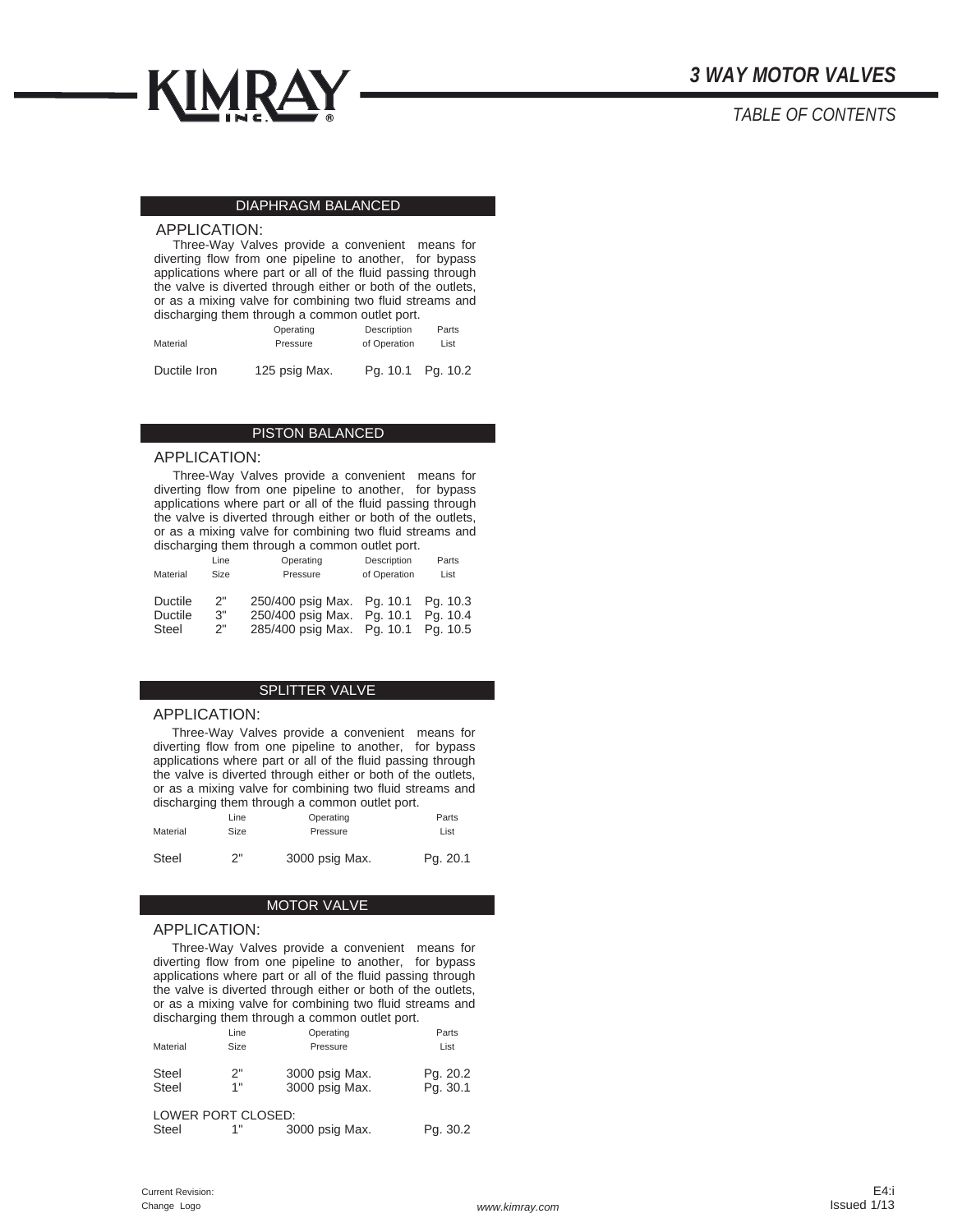# *ELASTOMERS*

#### AFLAS  $\overline{\circ}$  is a trade mark of Asahi Glass Co

#### TEMPERATURE:

+30° to +500° F 0° to +260° C

#### APPLICATION:

Crude Oil & Gas Production (High heat), Steam Flood Production Chemicals (corrosion inhibitors) Amine Sweetener Systems, Gasoline, Diesel, Fuel Oil Systems

#### FLUID / GAS:

Crude Oil & Gas Production, H2S, Steam, Petroleum fluids, Sea Water

### HSN (HNBR)

TEMPERATURE:

-15° to +300° F

-26° to +149° C

#### APPLICATION:

Crude Oil & Gas Production w/ H2S, Wet C02

FLUID / GAS:

Crude Oil & Gas, H2S, Wet C02, Sea Water

#### NITRILE

#### TEMPERATURE:

Buna-N: -40° to +220° F  $-40^\circ$  to  $+105^\circ$  C Low-Temp: -85° to +120° F -65° to +49° C

#### APPLICATION:

Crude Oil & Gas Production Glycol Dehydrators, Gasoline, Jet Fuel & Diesel Fuel Pumping, Water Disposal, Methanol Injection Pumps, Water pump seals, hydraulic pump seals

#### FLUID / GAS:

Crude Oil & Gas, Good to Poor in Sour Production (See HSN), Water, Glycols, Hydraulic Oils, Resistance to crude oil in the presence of H2S and amines, Diesel fuel, fuel oils

#### DO NOT USE WITH:

Aromatic hydrocarbons, chlorinated hydrocarbons, phosphate esters (hydraulic fluids)



#### TEFLON (T)

#### TEMPERATURE:

-40° to +400° F -20° to +204° C

#### APPLICATION:

Chemically Inert Elastomer Best in static Do not use at low temps

### FLUID / GAS:

Almost All Chemicals

### VITON ® is a trade mark of Dupont

## TEMPERATURE:

-10° to +350° F -23° to +177° C

#### APPLICATION:

Crude Oil & Gas Production, Glycol Dehydrators, Gasoline, Jet Fuel & Diesel Fuel Pumping, Water Disposal, Methanol Injection Pumps. (Also Vacuum Service) (Gas permeability is very low)

#### FLUID / GAS:

Crude Oil & Gas, H2S, Propane, Gasoline, Diesel, Fuel Oil Systems

#### DO NOT USE WITH:

Hot Water, Not preferred for wet CO2, Methyl Alcohol, Amines, Sodium hydroxide solutions

#### POLYURETHANE (P)

#### TEMPERATURE:

-40° to +220° F -40° to +104° C

#### APPLICATION:

High abrasion resistance Seats, Diaphragms

#### FLUID / GAS:

Crude Oil gas and Water, H2S, propane, butane, fuel, mineral oil and grease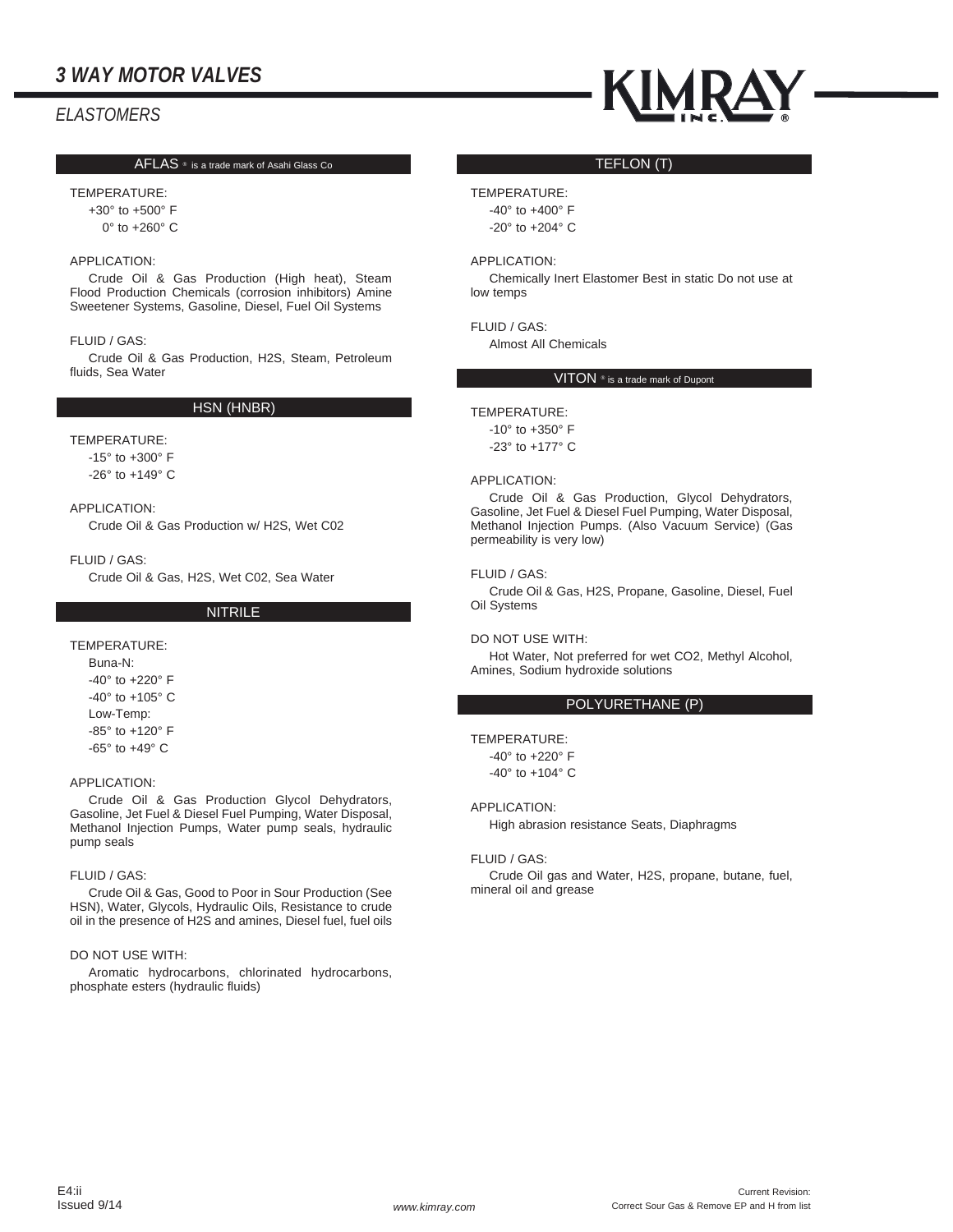

# *PISTON BALANCED*

### FEATURES:

Soft seats Tight shut-off Balanced design Removable seats Minimum maintenance Valve position indicator All internal parts can be removed with valve in line.

### DIAPHRAGM PRESSURE:

10 to 100 psig

### CONSTRUCTION:

Bodies & diaphragm housings are available in a choice of either ductile or iron or steel castings. Valve stem is a type of 303 stainless. Diaphragms and seat materials are reinforced oil resistant synthetic rubber. Each valve is given a complete operational test after assembly. Standard maximum service temperature is 225° F. Modification for service temperature of 350° F. is available as and "extra", when specified on order.

125# W.P. are Diaph. Balance Valves.

400# W.P. are Piston Balance Valves.

| Cf & Cv VALUES |      |                               |      |  |  |  |
|----------------|------|-------------------------------|------|--|--|--|
| Line Size      | Сf   | Cv Upper Port   Cv Lower Port |      |  |  |  |
| ייר            | 0.79 | 36.4                          | 32.0 |  |  |  |
| اا 2           | 0.79 | 81.0                          | 72.0 |  |  |  |

## 2" CAPACITY - Bbls. Water/Day, Steady Flow

| DIRECTION<br>OF FLOW          |       | <b>PRESSURE DROP ACROSS VALVE - PSIG</b> |        |        |        |        |        |        |        |        |        |        |
|-------------------------------|-------|------------------------------------------|--------|--------|--------|--------|--------|--------|--------|--------|--------|--------|
|                               |       |                                          | 3      | 4      | 5      | 10     | 15     | 20     | 30     | 40     | 50     | 60     |
| * PRODUCTION                  | 1.250 | .800                                     | 2.200  | 2,500  | 2.800  | 4.000  |        |        |        |        |        |        |
| <sup>+</sup> T <sub>EST</sub> | 1.100 | .550                                     | 1.900  | 2.200  | 2.500  | 3.450  | 4.250  | 4,900  | 6.000  | 6,950  | 7,800  | 8,500  |
|                               |       | <b>PRESSURE DROP ACROSS VALVE - PSIG</b> |        |        |        |        |        |        |        |        |        |        |
|                               | 70    | 80                                       | 100    | 120    | 140    | 160    | 180    | 200    | 225    | 250    | 275    | 300    |
| † Test                        | 9.200 | 9.800                                    | 11.000 | 12.000 | 13.000 | 14.000 | 14.750 | 15.500 | 16.500 | 17.400 | 18.200 | 19.000 |

\*Pressure drops greater than 10 psig will cause lower seat to leak.

 †On diaphragm balanced valves, with "Production" side of valve at 0 psig, "Test" pressures greater than 30 psig will invert Diaphragm #335 and should be avoided. Use Piston Balanced Valve

DIMENSIONS



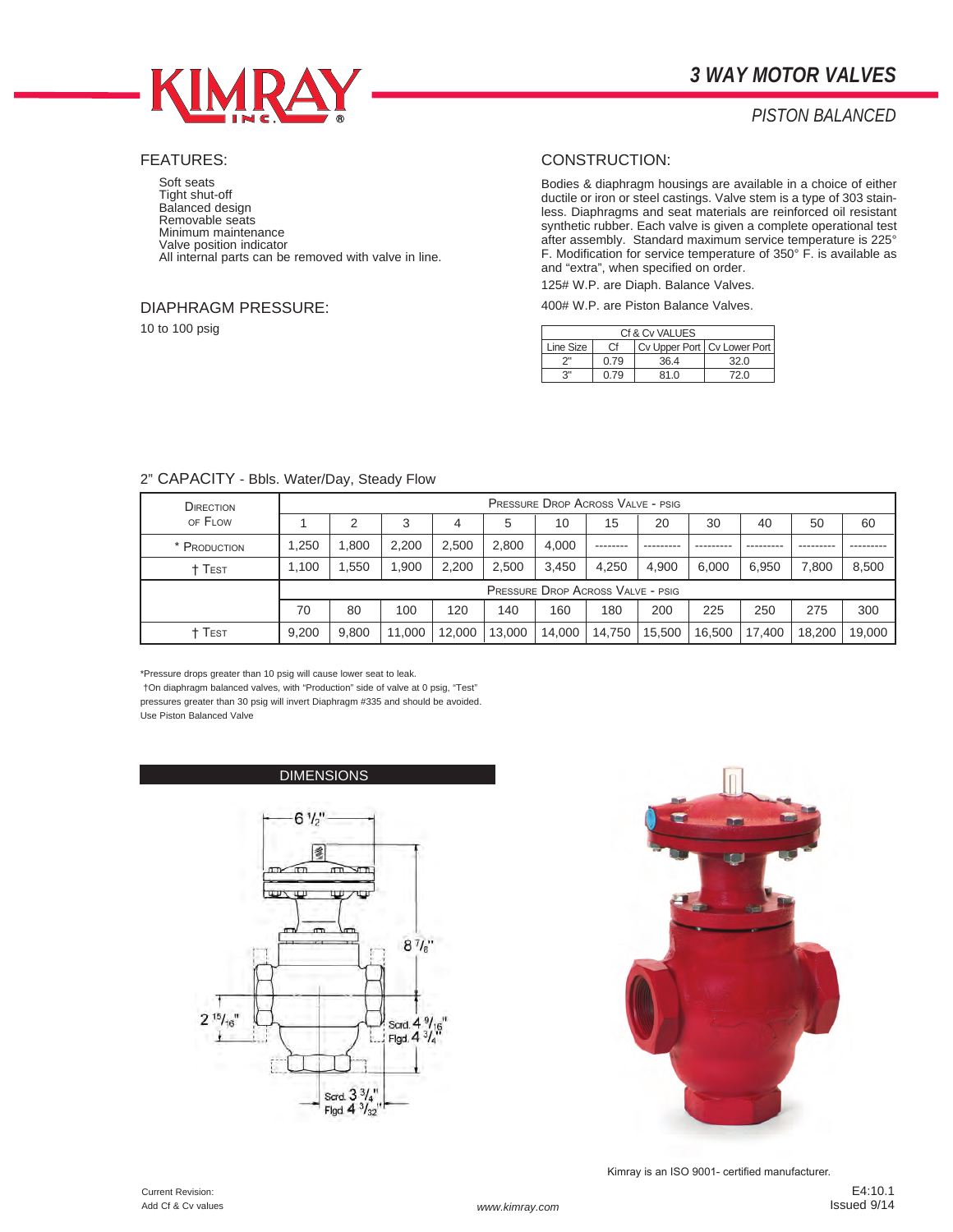KIMRAY

*DIAPHRAGM BALANCED DUCTILE IRON*



|             | VALVES AVAILABLE:   |                        |                |             |            |
|-------------|---------------------|------------------------|----------------|-------------|------------|
| CAT.<br>NO. | SIZE<br><b>TYPF</b> | <b>MOTOR</b><br>VALVES | OPER.<br>PRFS. | MAX<br>W.P. | KIT        |
| ERM         | 2" SCRD.            | 212 S3W-D-LPC          | 125            | 400         | <b>RHP</b> |
| <b>ERN</b>  | $2"$ GRVD.          | 212 G3W-D-LPC          | 125            | 400         | <b>RHP</b> |
| FRO.        | $2"$ FI GD.         | 212 F3W-D-LPC          | 125            | 250         | <b>RHP</b> |

### **VALUE AVAILABLE INCOTES:**

† To remove Diaphragm Plate 1471, use Spanner Wrench 1471SNW.

\*These are recommended spare parts and are stocked as repair kits.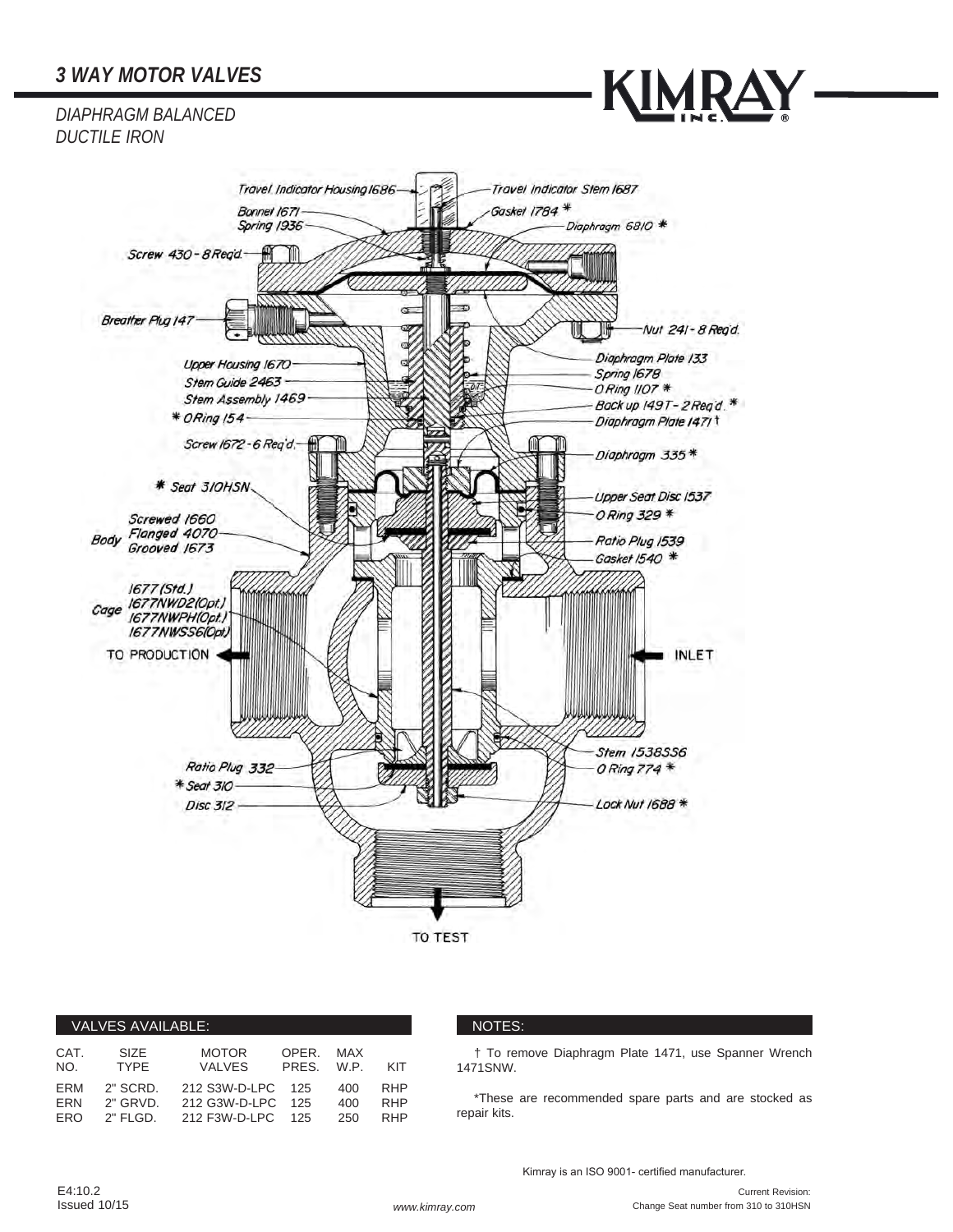*PISTON BALANCED DUCTILE IRON*



|             | VALVES AVAILABLE:          |                               |                |                    |            |
|-------------|----------------------------|-------------------------------|----------------|--------------------|------------|
| CAT.<br>NO. | <b>SIZE</b><br><b>TYPE</b> | <b>MOTOR</b><br><b>VALVES</b> | OPER.<br>PRES. | <b>MAX</b><br>W.P. | KIT        |
| ERL         | 2" FLGD.                   | 218 F3W-D-LPO                 | 250            | 250                | <b>RHY</b> |
| <b>FRP</b>  | 2" SCRD.                   | 240 S3W-D-LPC                 | 400            | 400                | <b>RHX</b> |
| <b>ERQ</b>  | $2"$ FLGD.                 | 218 F3W-D-LPC                 | 250            | 250                | <b>RHX</b> |
| <b>ERR</b>  | 2" GRVD.                   | 240 G3W-D-LPC                 | 400            | 400                | <b>RHX</b> |
| <b>ERS</b>  | 2" SCRD.                   | 240 S3W-D-LPO                 | 400            | 400                | <b>RHY</b> |
| <b>FRT</b>  | 2" GRVD.                   | 240 G3W-D-LPO                 | 400            | 400                | <b>RHY</b> |
|             |                            |                               |                |                    |            |

#### NOTES:

† To remove Piston 1680, use Spanner Wrench 1471SNW.

\*These are recommended spare parts and are stocked as repair kits.

Kimray is an ISO 9001- certified manufacturer.

**KIMRAY** 

đ,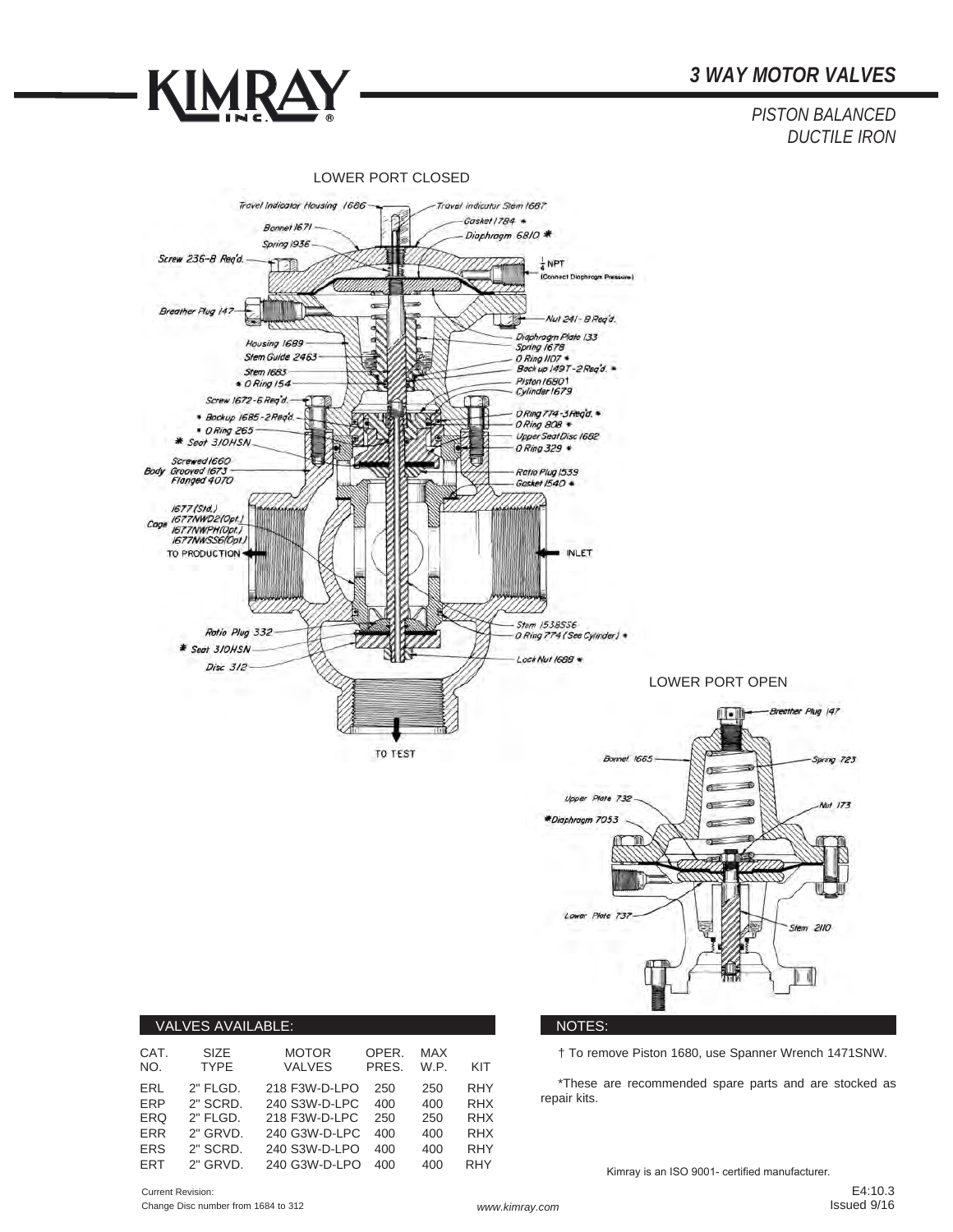# *PISTON BALANCED DUCTILE IRON*



Travel Indicator Housing 1686 Trovel Indicator Stem 1733 Spring 55/ Gosket 1784 \* **Bonnet 18670** Diaphragm 68/1 Screw  $191 - 10$  Reg'd. Diaphragm Plate 134 Œ Breather Plug 147 T L. σ Nut 24/-10 Regid  $\sigma_{\overline{V}}$ þ Юĥ Housing 2025 b σÍ 2268-49 lb. (Std.) Spring 4122-1101b.(Opt.)  $\sigma$ Stem Guide 2464 Stem 1858 ORing 639 \* \* ORing 155 Bockup I50T - 2 Regid. Screw 1672-B Regid. Piston 1859t Cylinder 1861  $\bullet$  Back up 1870 - 2 Regid. ORing 329-2Regid. + • ORing 802-ORing 330 \* Screwed 1798<br>Body-Grooved 2023<br>Flanged 2165 ORing 154 \* -ORing 154 \*<br>-Upper Seat Disc 2028 (Std.)<br>-Seat 311HSN\*4044SS6 (Opt.)<br>-Seat: Plus 2023 Ratio Plug 2027 1799 (Std.)<br>Cage 2267 (Opt.)<br>1799WS56 (Opt.) Gasket 2036.\* **CONTROL** TO PRODUCTION **WLET** Stem 2026556 O Ring 2035 \* Ratio Plug 2024 Lock Nut 906\* \* Seat 31/HSN Disc 3/3 **DIMENSIONS** TYPE A  $\blacksquare$  $\overline{c}$ Screwed 12" 63/4 51/2 Grooved 12" 6 % 5 % TO TEST

| <b>DIRECTION</b><br>OF |        |        |        |        | PRESSURE DROP ACROSS VALVE - P.S.I. |        |        |        |        |        |        |        |
|------------------------|--------|--------|--------|--------|-------------------------------------|--------|--------|--------|--------|--------|--------|--------|
| <b>FLOW</b>            |        | 2      | 3      | 4      | 5                                   | 10     | 15     | 20     | 30     | 40     | 50     | 60     |
| <b>PRODUCTION</b>      | 2800   | 4050   | 4950   | 5600   | 6300                                | 9000   |        |        |        |        |        |        |
| <b>TEST</b>            | 2500   | 3500   | 4250   | 4950   | 5600                                | 7750   | 9550   | 11.000 | 13,500 | 15,600 | 17,500 | 19.100 |
|                        |        |        |        |        | PRESSURE DROP ACROSS VALVE - P.S.I. |        |        |        |        |        |        |        |
|                        | 70     | 80     | 100    | 120    | 140                                 | 160    | 180    | 200    | 225    | 250    | 275    | 300    |
| <b>TEST</b>            | 20.700 | 22,000 | 25,000 | 27,000 | 29,000                              | 31,000 | 33,400 | 34,800 | 35,100 | 39,200 | 41,000 | 42,700 |

### VALVES AVAILABLE: NOTES: NOTES: NOTES: NOTES: NOTES: NOTES: NOTES: NOTES: NOTES: NOTES: NOTES: NOTES: NOTES: NOTES: NOTES: NOTES: NOTES: NOTES: NOTES: NOTES: NOTES: NOTES: NOTES: NOTES: NOTES: NOTES: NOTES: NOTES: NOTES: N

| CAT.       | <b>SIZE</b> | <b>MOTOR</b>  | OPER. | MAX  | KIT |
|------------|-------------|---------------|-------|------|-----|
| NO.        | <b>TYPF</b> | <b>VALVES</b> | PRES. | W.P. |     |
| ERU        | 3" SCRD.    | 340 S3W-D-LPC | 400   | 400  | RHT |
| <b>FRW</b> | 3" GRVD.    | 340 G3W-D-LPC | 400   | 400  | RHT |
| <b>FRX</b> | $3"$ FI GD. | 318 F3W-D-LPC | 250   | 250  | RHT |

† To remove Piston 1859, use Spanner Wrench 1859SNW.

\*These are recommended spare parts and are stocked as repair kits.

3" CAPACITY - Bbls. water/day - Steady Flow

Kimray is an ISO 9001- certified manufacturer.

ċ

c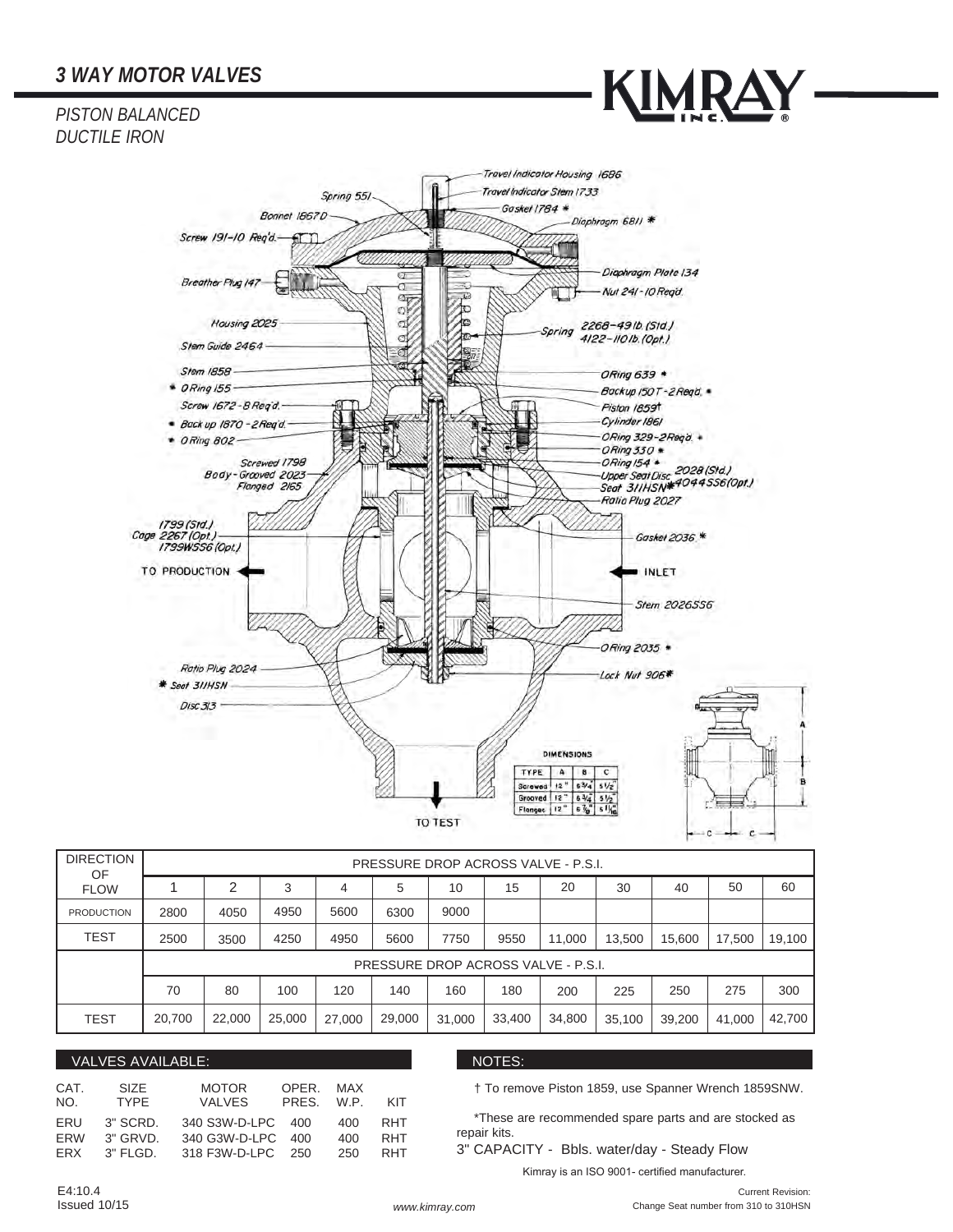





|             |                     | THRU VALVES AVAILABLE:        |                |             |            |
|-------------|---------------------|-------------------------------|----------------|-------------|------------|
| CAT.<br>NO. | SIZF<br><b>TYPE</b> | <b>MOTOR</b><br><b>VALVES</b> | OPER.<br>PRES. | MAX<br>W.P. | KIT        |
| <b>FRY</b>  | 2" SCRD.            | 240 S3W-S-LPC                 | 400            | 400         | <b>RHX</b> |
| FR7         | 2" SCRD.            | 240 S3W-S-LPO                 | 400            | 400         | <b>RHY</b> |
| <b>FSY</b>  | $2"$ FLGD.          | 228 F3W-S-LPC                 | 285            | 285         | <b>RHX</b> |
| <b>EUL</b>  | $2"$ FI GD.         | 228 F3W-S-LPO                 | 285            | 285         | <b>RHX</b> |

### NOTES:

† To remove Piston 1680, use Spanner Wrench 1471SNW.

\*These are recommended spare parts and are stocked as repair kits.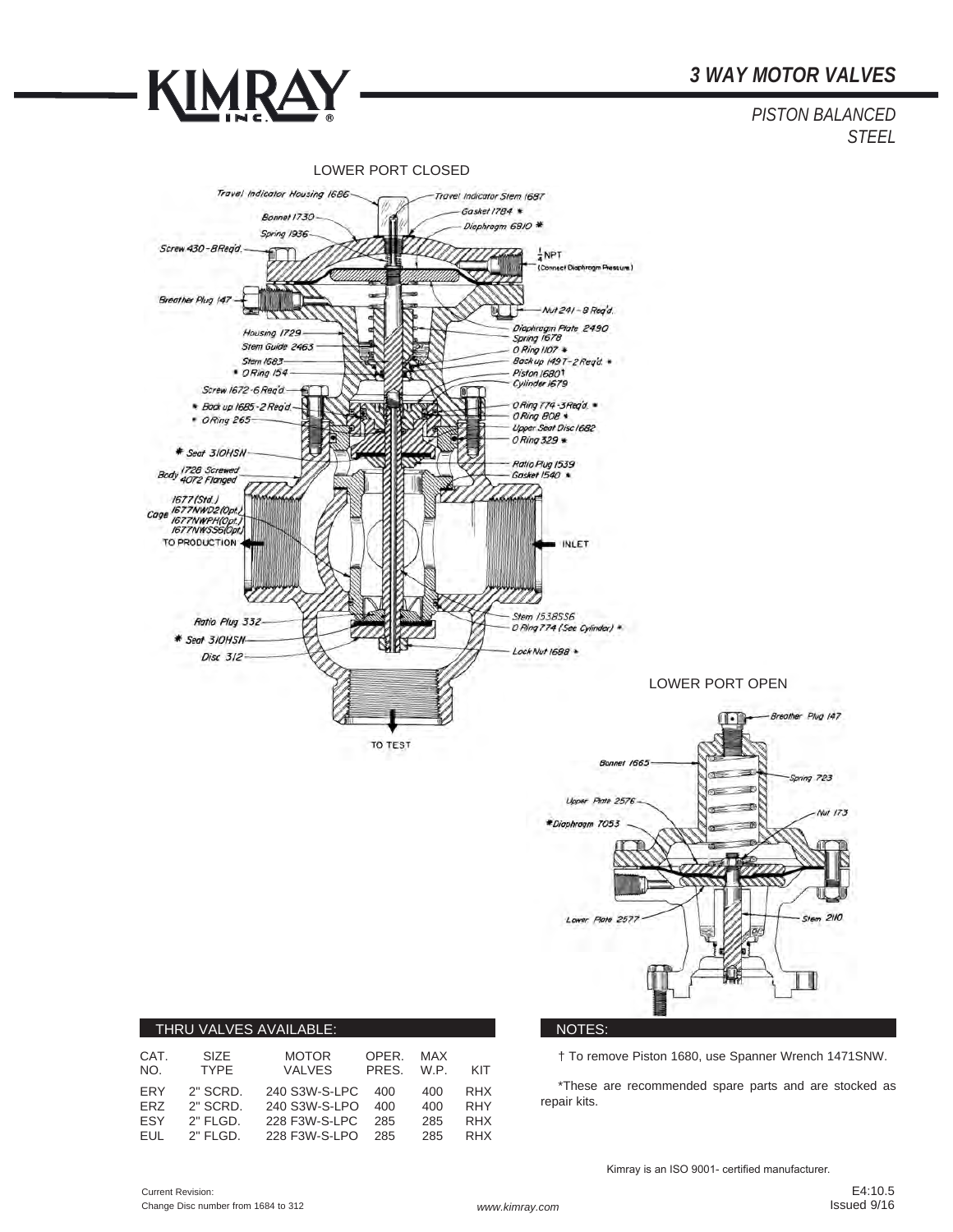

 $\overline{\phantom{0}}$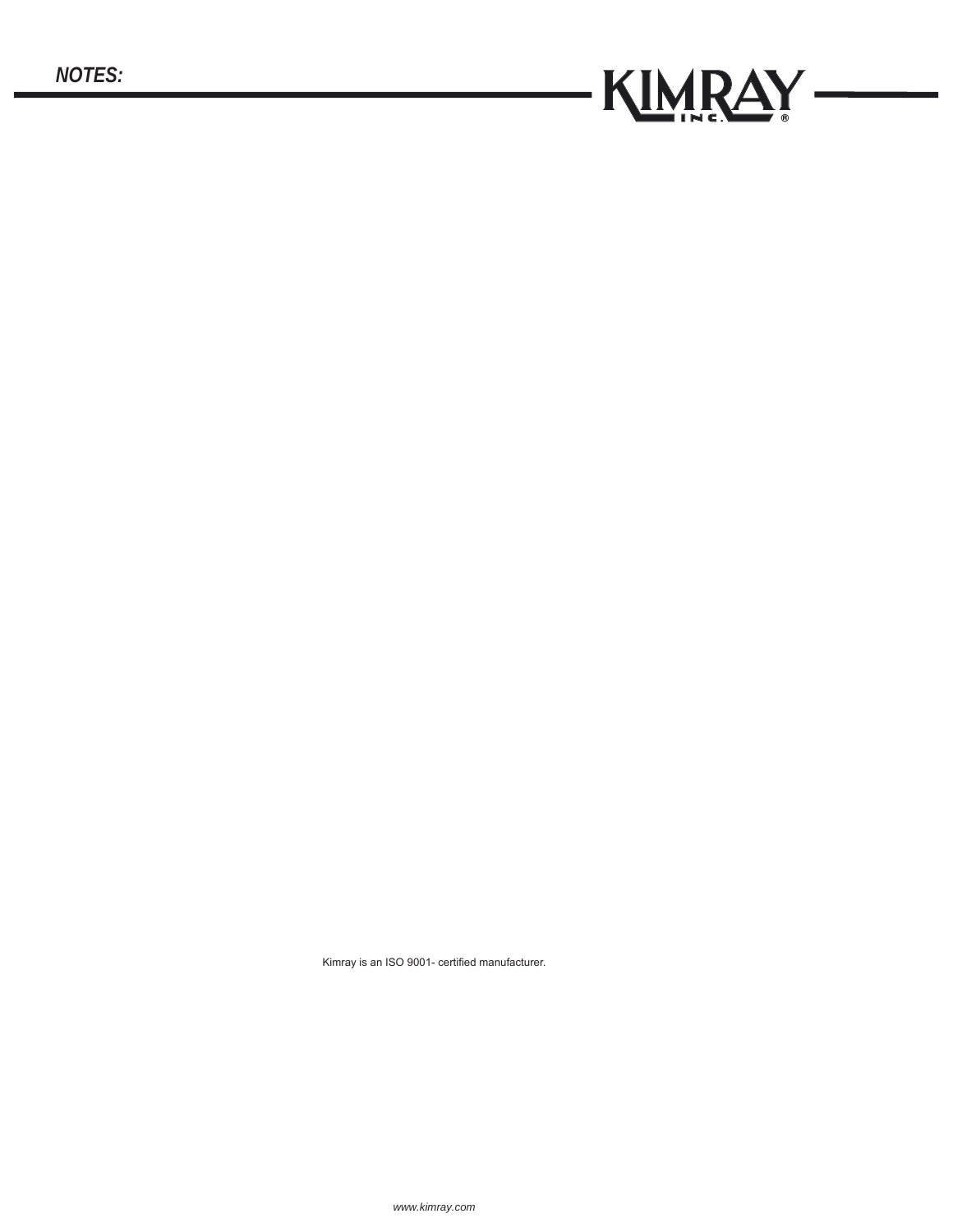



Current Revision: Add Cf & Cv values

**KIMRAY** 

*www.kimray.com*

E4:20.1 Issued 9/14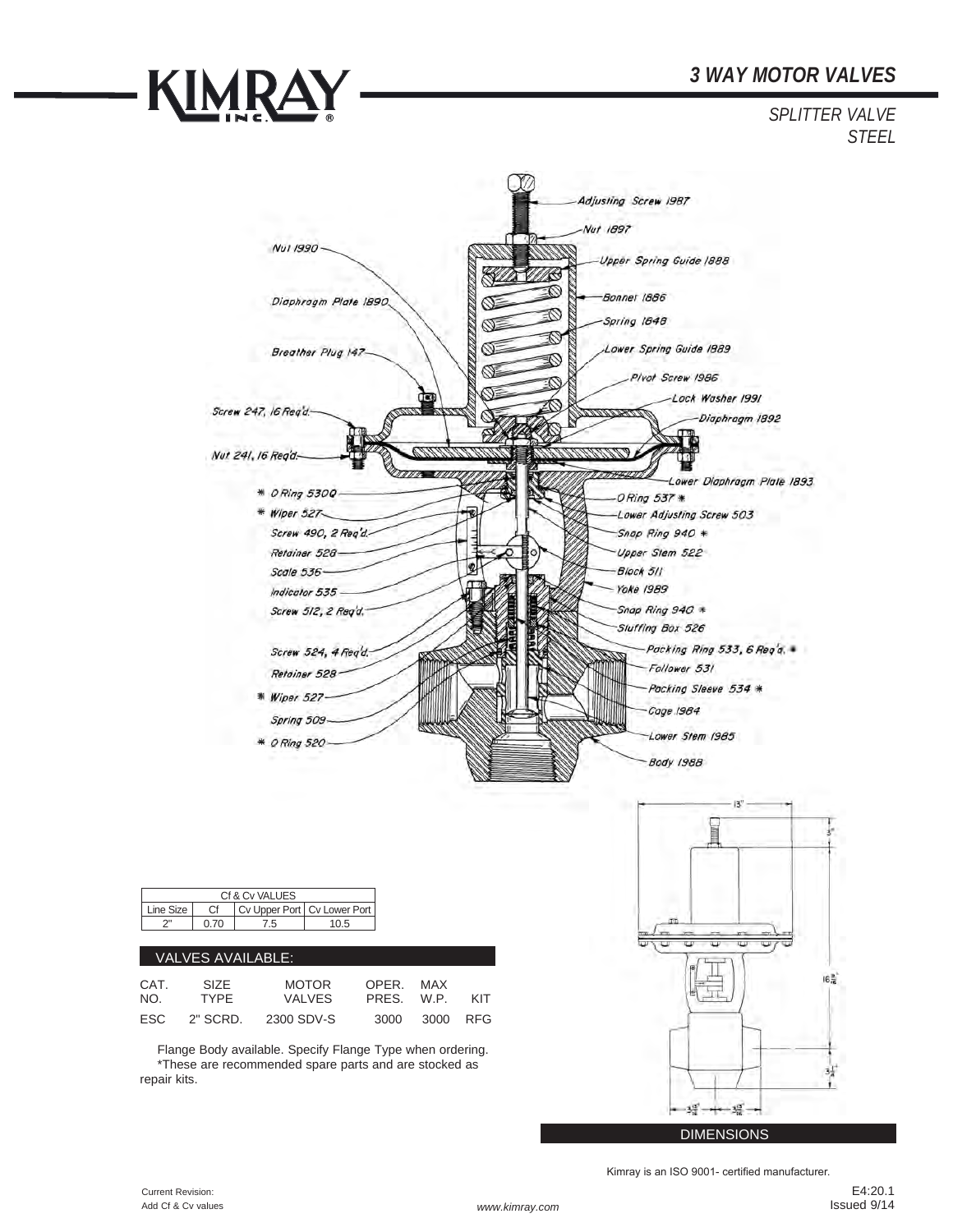*2" HIGH PRESSURE STEEL*





|          | Ductile topworks standard. All steel topworks available on |
|----------|------------------------------------------------------------|
| request. |                                                            |

\*These parts are recommended spare parts and are stocked as repair kits.

Kimray is an ISO 9001- certified manufacturer.

VALVES PRES. W.P. KIT

ESH 2" WELD. 2300 WD3W 3000 3000 RRG

ESI 2" SCRD. 2300 SD3W

Current Revision: Add Cf & Cv values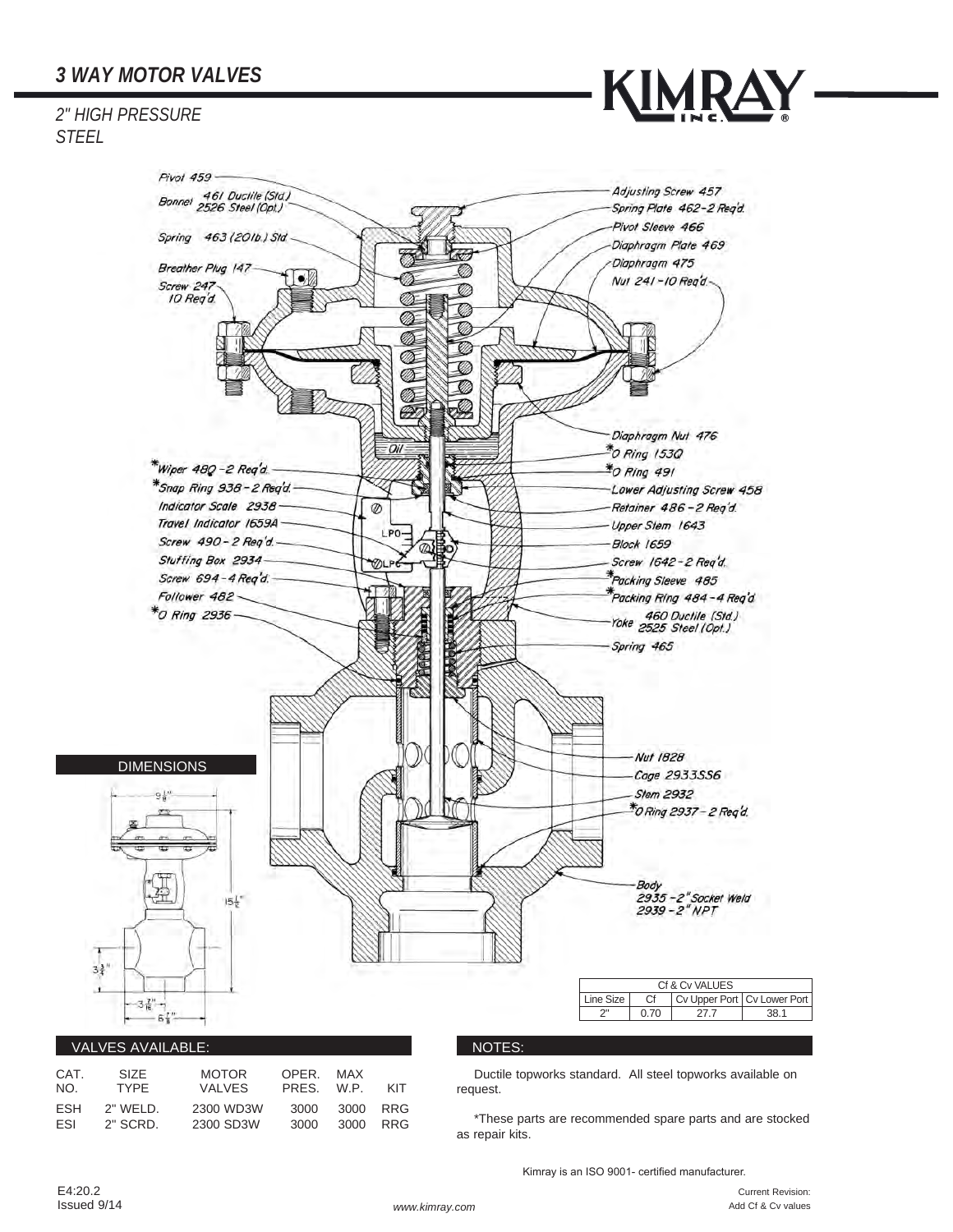*1" HIGH PRESSURE STEEL*



| CAT.<br>NO.              | SIZE.<br>TYPF | <b>MOTOR</b><br><b>VALVES</b>                                               | OPFR.<br>PRES. W.P. | MAX      | KIT |
|--------------------------|---------------|-----------------------------------------------------------------------------|---------------------|----------|-----|
| <b>FSD</b><br><b>FSF</b> |               | 1" SCRD.  1300 S3W-S-LPC  3000  3000  RFC<br>1" SCRD.  1300 S3W-S-LPO  3000 |                     | 3000 RFC |     |

**KIMRAY** 

(For LPO conversion refer to Section E1, Conversion Instruction 1" Motor Valve)

Ductile topworks standard. All steel topworks available on request.

\*These are recommended spare parts and are stocked as repair kits.